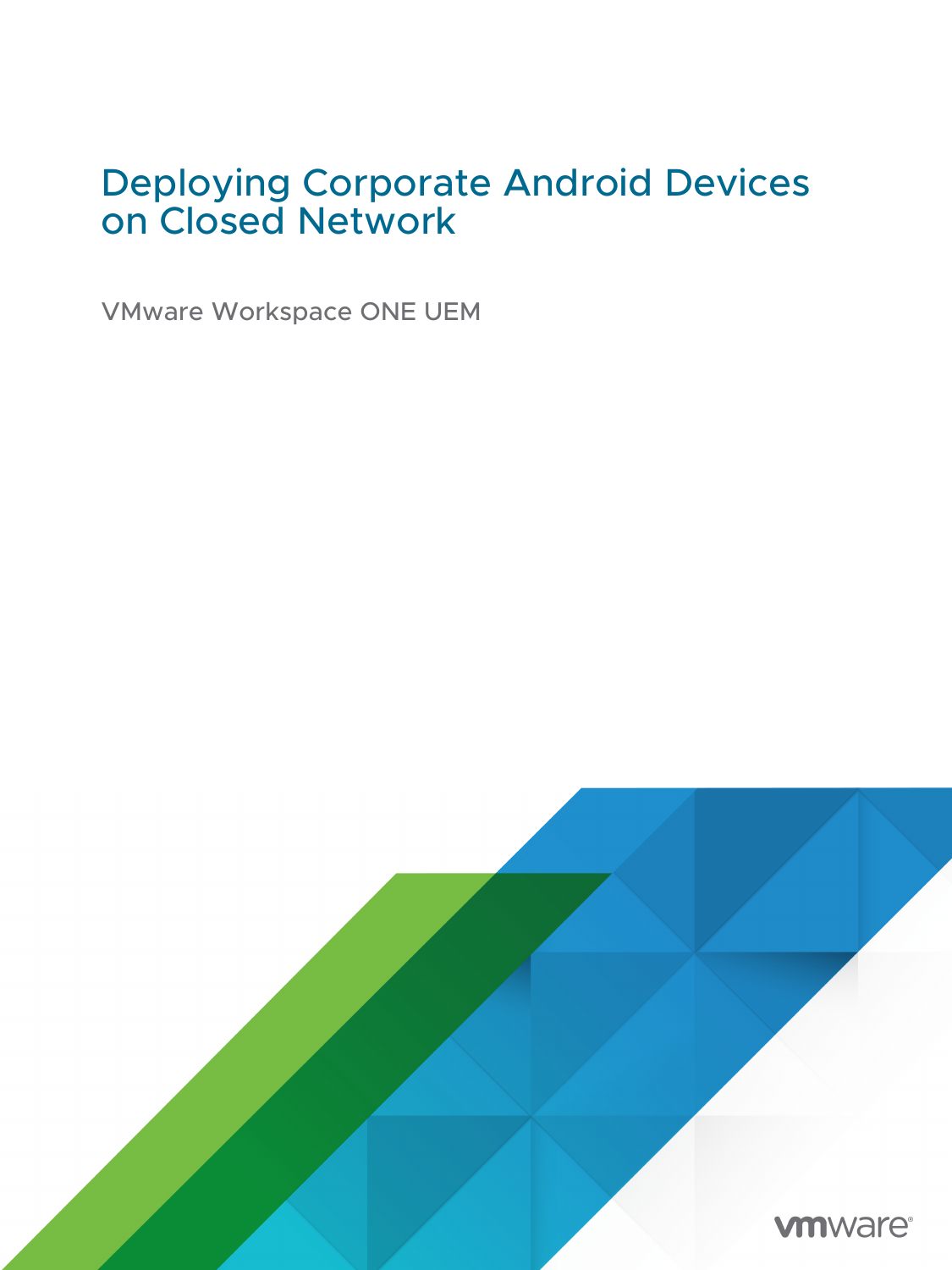You can find the most up-to-date technical documentation on the VMware website at:

<https://docs.vmware.com/>

**VMware, Inc.** 3401 Hillview Ave. Palo Alto, CA 94304 www.vmware.com

Copyright  $^\copyright$  2021 VMware, Inc. All rights reserved. [Copyright and trademark information.](http://pubs.vmware.com/copyright-trademark.html)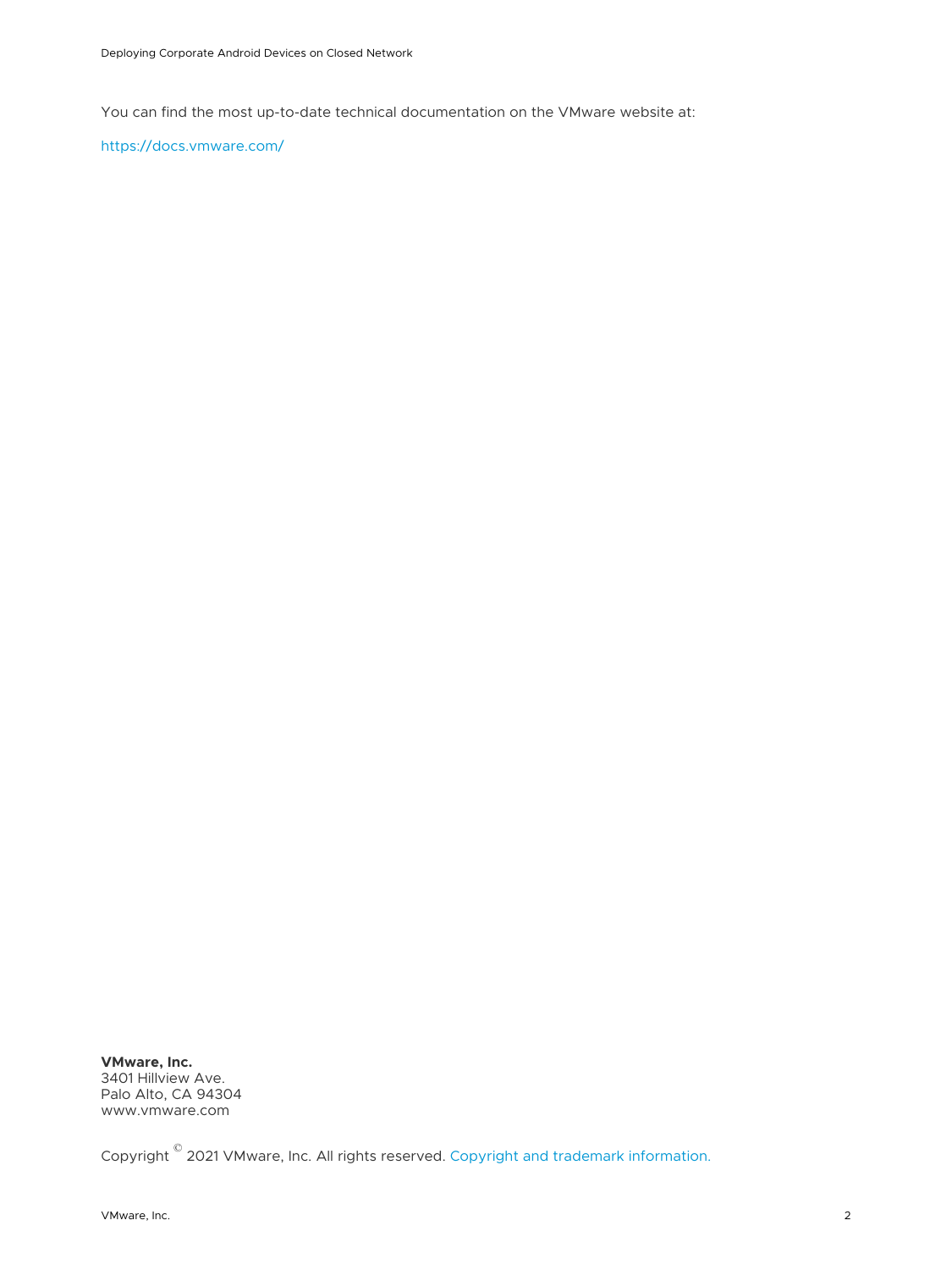# **Contents**

**1** [How to Deploy Corporate Owned Android Devices on a Closed Network 4](#page-3-0) [Supported Enrollment Methods 5](#page-4-0) [Configure Android EMM Settings in the Workspace ONE UEM Console 5](#page-4-0) [Enable AirWatch Cloud Messaging for Push Notification Capabilities 6](#page-5-0)

**2** [QR Code Enrollment For Closed Network Devices 7](#page-6-0) [Configure and Host a PAC file for Network Configuration 7](#page-6-0) [Host the Workspace ONE Intelligent Hub App on the Closed Network 7](#page-6-0) [Creating a QR code for Closed Network Enrollment 7](#page-6-0) [Enrolling the device using a QR code 8](#page-7-0)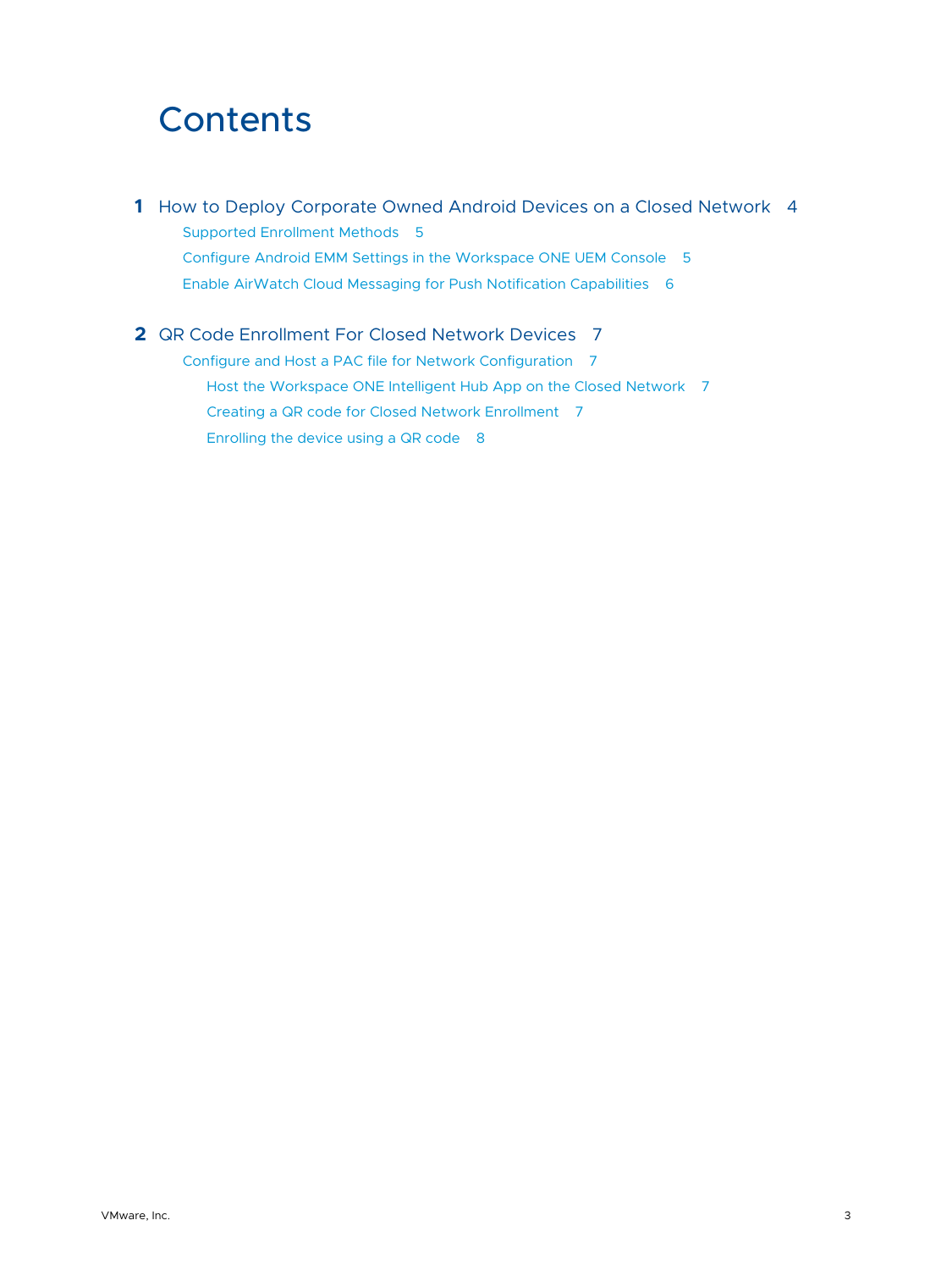# <span id="page-3-0"></span>How to Deploy Corporate Owned Network 1 Android Devices on a Closed

You can configure Workspace ONE UEM to manage your corporate owned Android devices that are enrolled and deployed within a closed network. A closed network here refers to one in which devices cannot connect to Google services. The environment can simply be an intranet or deployment in a region where Google services are not available. This page covers corporateowned device deployments on a closed network, not BYOD devices.

#### **How it works**

When enrolling a Work Managed device, the Intelligent Hub adds a managed Google account to the device. The managed Google account is used to push public applications and related policies through the Managed Play Store.

When Workspace ONE UEM is set up for a closed network deployment, the managed Google account is not added on the device. Therefore, devices need not connect to Google to complete enrollment. Profiles (with the exception of Public App Auto Update), Products, and Internal Applications (uploaded to the Workspace ONE UEM console) can be pushed to the device since these resources are delivered from Workspace ONE to the device directly without Google connectivity.

#### **Closed Network Considerations**

When deploying corporate owned devices on a closed network without connection to Google services, consider the following:

- Only Work Managed enrollment is possible. Corporate Owned Personally Enabled (COPE) is not available without Google connectivity.
- **Public applications cannot be deployed as there is no access to the Play Store. By extension,** Public App Auto Update profiles also cannot be applied.
- **n** Applications must be uploaded to the Workspace ONE UEM console as an internal app for deployment to devices on closed networks.
- **n** If you wish to set up only a portion of your devices in a closed network, you must complete the Android EMM Registration using [Managed Google Accounts](https://docs.vmware.com/en/VMware-Workspace-ONE-UEM/services/Android_Platform/GUID-AWT-SETUP-AFW-ACCOUNT.html).
- You must use AirWatch Cloud Messaging to manage your Android devices in real time. Firebase Cloud Messaging is not supported as devices cannot connect to these servers.

This chapter includes the following topics: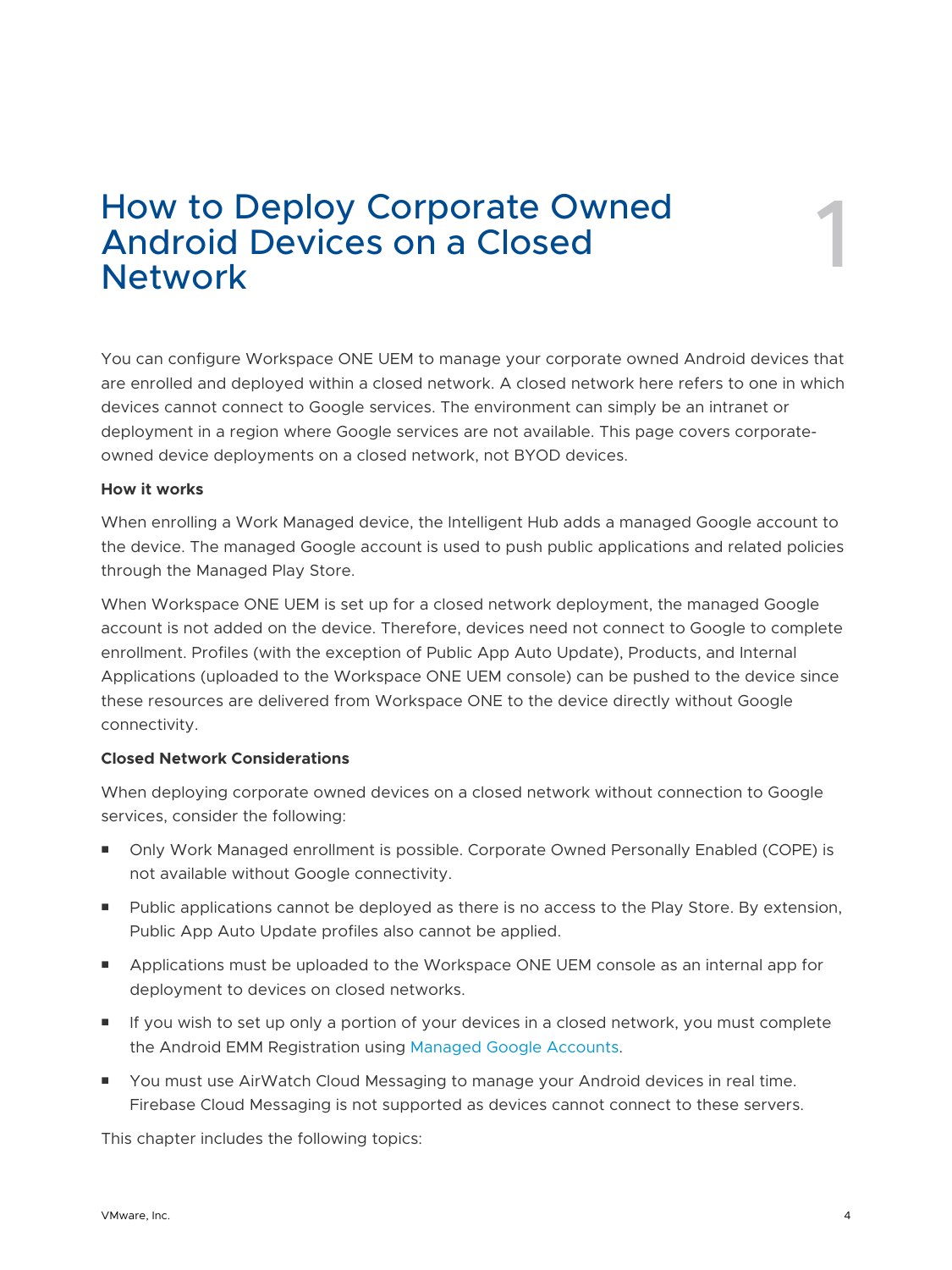- <span id="page-4-0"></span>**n** Supported Enrollment Methods
- **n** Configure Android EMM Settings in the Workspace ONE UEM Console
- [Enable AirWatch Cloud Messaging for Push Notification Capabilities](#page-5-0)

# Supported Enrollment Methods

#### **Barcode Staging - Zebra only**

For organizations managing Zebra devices, Barcode Staging enrollment methods using the StageNow are supported in closed networks.

If your organization deploys applications only through Product Provisioning, there are no additional PAC file setup requirements.

If your organization deploys applications uploaded to the Apps & Books > Applications section of the Workspace ONE UEM Console:

- A PAC file must be hosted on an http/https endpoint within the closed network to skip Google connectivity checks performed by the Android Download Manager during enrollment and application provisioning. Please see the **Configure and host a PAC file for network configuration** for the recommended PAC file configuration.
- **For any Wi-Fi configurations added to the device manually or through profiles, add an "Auto"** Proxy configuration using this PAC file.

#### **QR Code Enrollment**

For all other devices, the only supported enrollment method is QR Code enrollment. Organizations using this method need to meet the following requirements:

- The Workspace ONE Intelligent Hub for Android application must be hosted on an http/https endpoint within the closed network so the device can download the app during enrollment.
- A PAC file must be hosted on an http/https endpoint within the closed network to skip Google connectivity checks performed by the Android Download Manager during enrollment and application provisioning.
- **For any Wi-Fi configurations added to the device manually or through profiles, add an "Auto"** Proxy configuration using this PAC file.

# Configure Android EMM Settings in the Workspace ONE UEM Console

The Workspace ONE UEM Console configuation varies based on whether all or some of your Android devices are connected to a closed network.

#### **If all managed Android devices are connected to a closed network**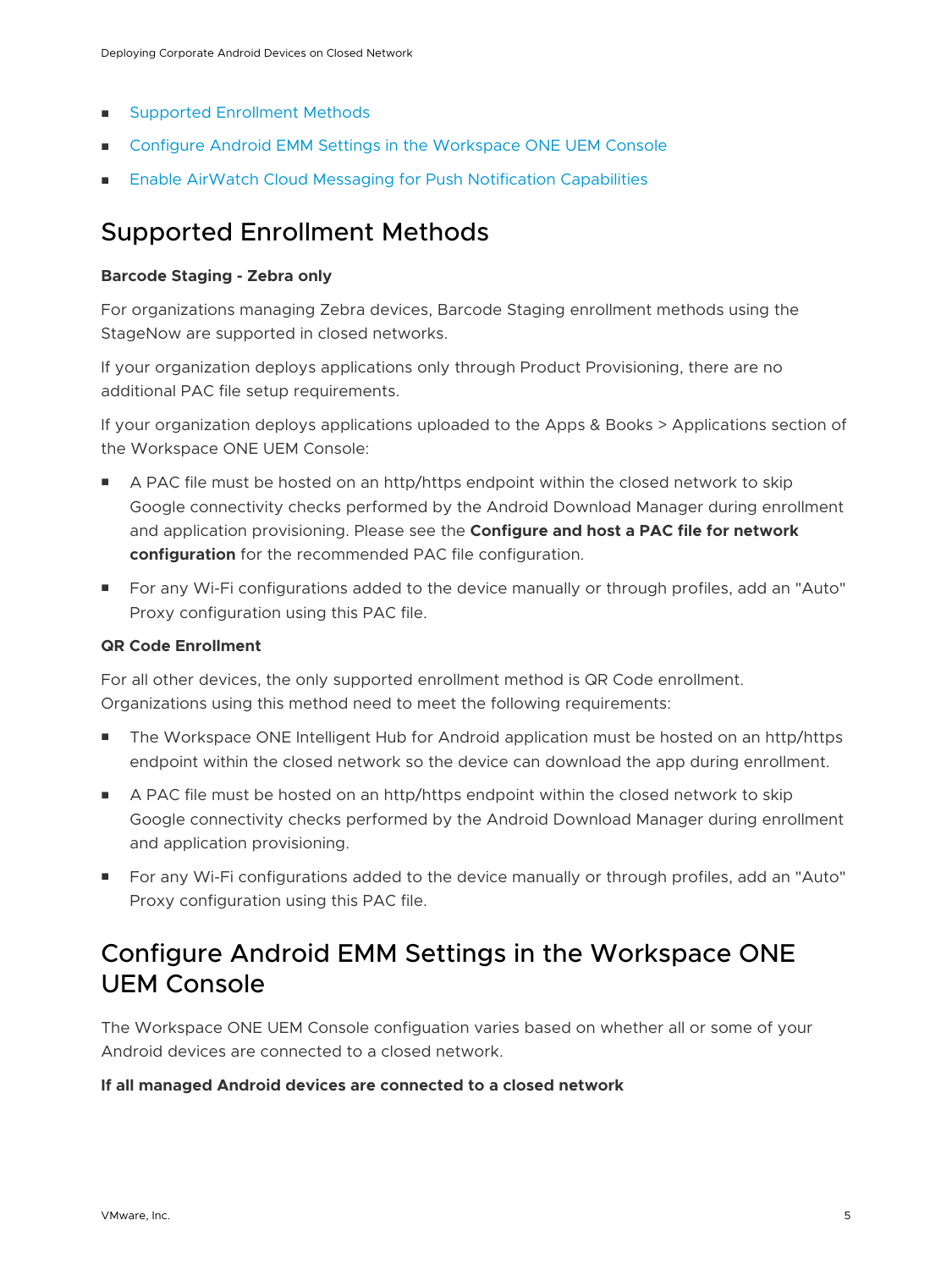<span id="page-5-0"></span>You do not need to complete the Android EMM Registration. This configuration may apply to organizations operating in areas with restricted access to Google services, such as China.

- 1 Navigate to **Groups & Settings > All Settings > Devices & Users > Android > Android EMM Registration** at the customer-type Organization Group.
- 2 Enable **"Deploy without Google registration if you are operating on a closed network or are unable to communicate with Google Play"**.

#### **If some managed Android devices are connected to a closed network**

Configure Workspace ONE to enroll Work Managed devices without a Google account in a specific Organization Group. The instructions below assume that you already setup Android Enterprise by registering with Google using [Managed Google Accounts.](https://docs.vmware.com/en/VMware-Workspace-ONE-UEM/services/Android_Platform/GUID-AWT-SETUP-AFW-ACCOUNT.html)

- 1 Navigate to the organization group under which devices for closed network will be configured.
- 2 Navigate to **Groups & Settings > All Settings > Devices & Users > Android > Android EMM Registration.**
- 3 Under the **Enrollment Settings** tab, set the **Work Managed Enrollment Type** to **AOSP/ Closed Network**.

## Enable AirWatch Cloud Messaging for Push Notification **Capabilities**

VMware AirWatch Cloud Messaging (AWCM) provides secure communication to your back-end systems with the VMware AirWatch Cloud Connector (ACC). The ACC uses AWCM to securely communicate with Workspace ONE UEM powered by AirWatch. AWCM streamlines the delivery of messages and commands from the UEM console to devices by eliminating the need for end users to access the public Internet or use consumer accounts, such as Google IDs. AWCM serves as a comprehensive substitute for Firebase Cloud Messaging (FCM) for Android devices when operating within a closed network. Detailed installation guidance is available [here.](https://docs.vmware.com/en/VMware-Workspace-ONE-UEM/2005/AirWatch_Cloud_Messaging/GUID-AWT-AWCM-INTRODUCTION.html)

Once AWCM has been installed:

- 1 Navigate to **Group & Settings > All Settings > Devices & Users > Android > Intelligent Hub settings > AirWatch Cloud Messaging**.
- 2 Enable **Use AWCM instead of FCM As Push Notification Service**.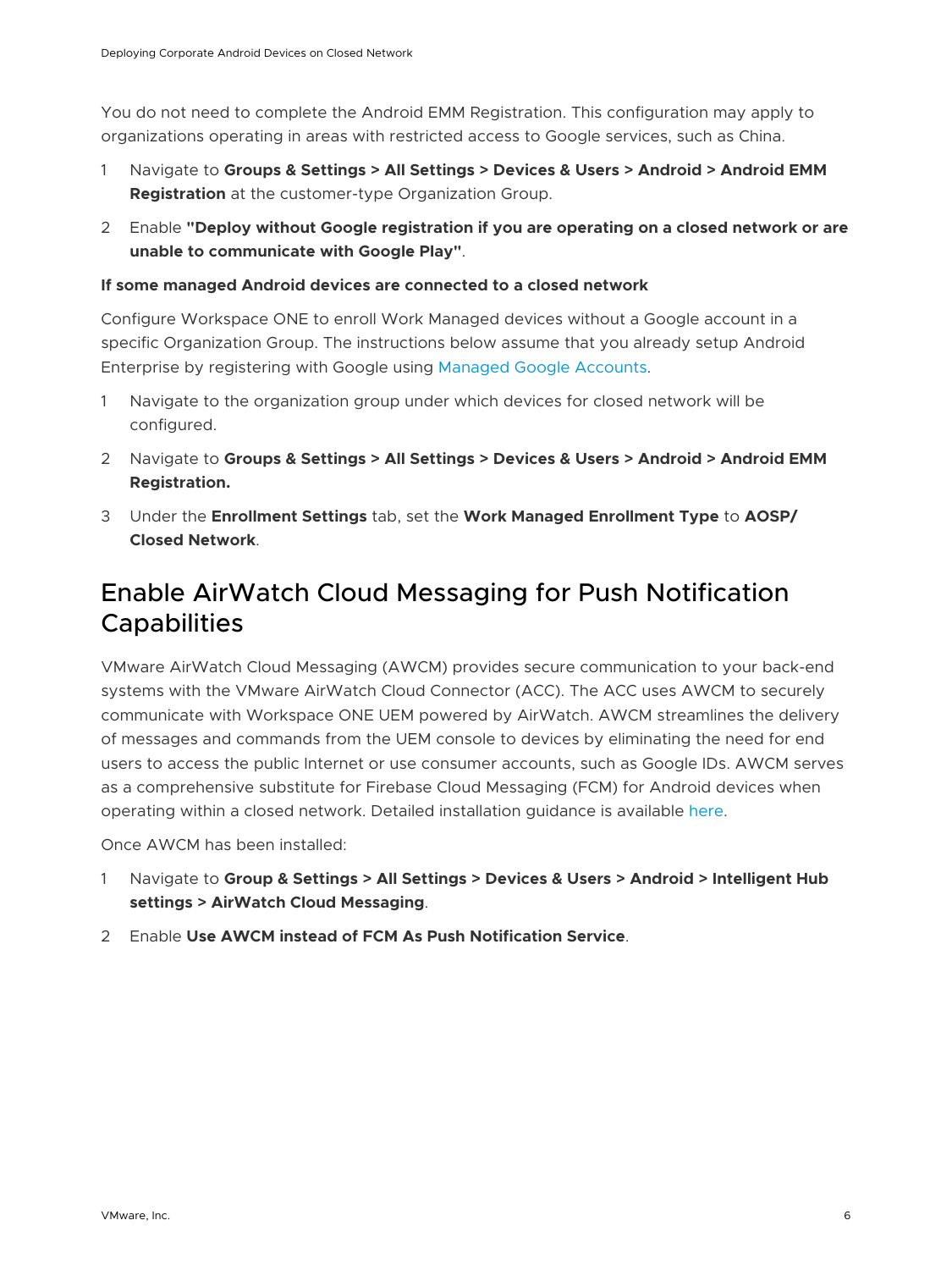# <span id="page-6-0"></span>QR Code Enrollment For Closed Network Devices 2

This chapter includes the following topics:

■ Configure and Host a PAC file for Network Configuration

### Configure and Host a PAC file for Network Configuration

Devices that ship with Google services pre-installed (also known as GMS devices) test their connectivity to certain Google endpoints when connecting to Wi-Fi networks. If these connectivity checks fail, out-of-box enrollment and provisioning of Internal Applications uploaded to the pages fail.

If the network being used to enroll the device is also closed and has no access to Google endpoints, it is possible to skip the connectivity checks by using a Proxy Auto-Configuration (PAC) file that simply directs the device to make connections directly, without the use of proxies.

The contents of the PAC file:

```
function FindProxyForURL(url, host) {
return "DIRECT";
}
```
Note that an actual proxy server is not required. A PAC file with the contents above should be hosted on an http/https endpoint within the closed network.

#### Host the Workspace ONE Intelligent Hub App on the Closed Network

During work managed enrollment, the device downloads the Workspace ONE Intelligent Hub. Since the device does have access to Google Play, the application file must be hosted on an http/ https endpoint within the closed network for download. The latest version of the Workspace ONE Intelligent Hub can be downloaded from the [My Workspace ONE](https://my.workspaceone.com/products/Workspace-ONE-Intelligent-Hub) portal.

#### Creating a QR code for Closed Network Enrollment

See [Generate a QR Code with the Enrollment Configuration Wizard, Android](https://docs.vmware.com/en/VMware-Workspace-ONE-UEM/2008/ProdProv_All/GUID-F1274AF3-1D9A-4579-A2D9-201755A43AAC.html) for steps to create the QR code.

To create a QR code for closed-network enrollment, you must:

#### 1 Set the **Workspace ONE Intelligent Hub** option to **Hosted on an external URL**.